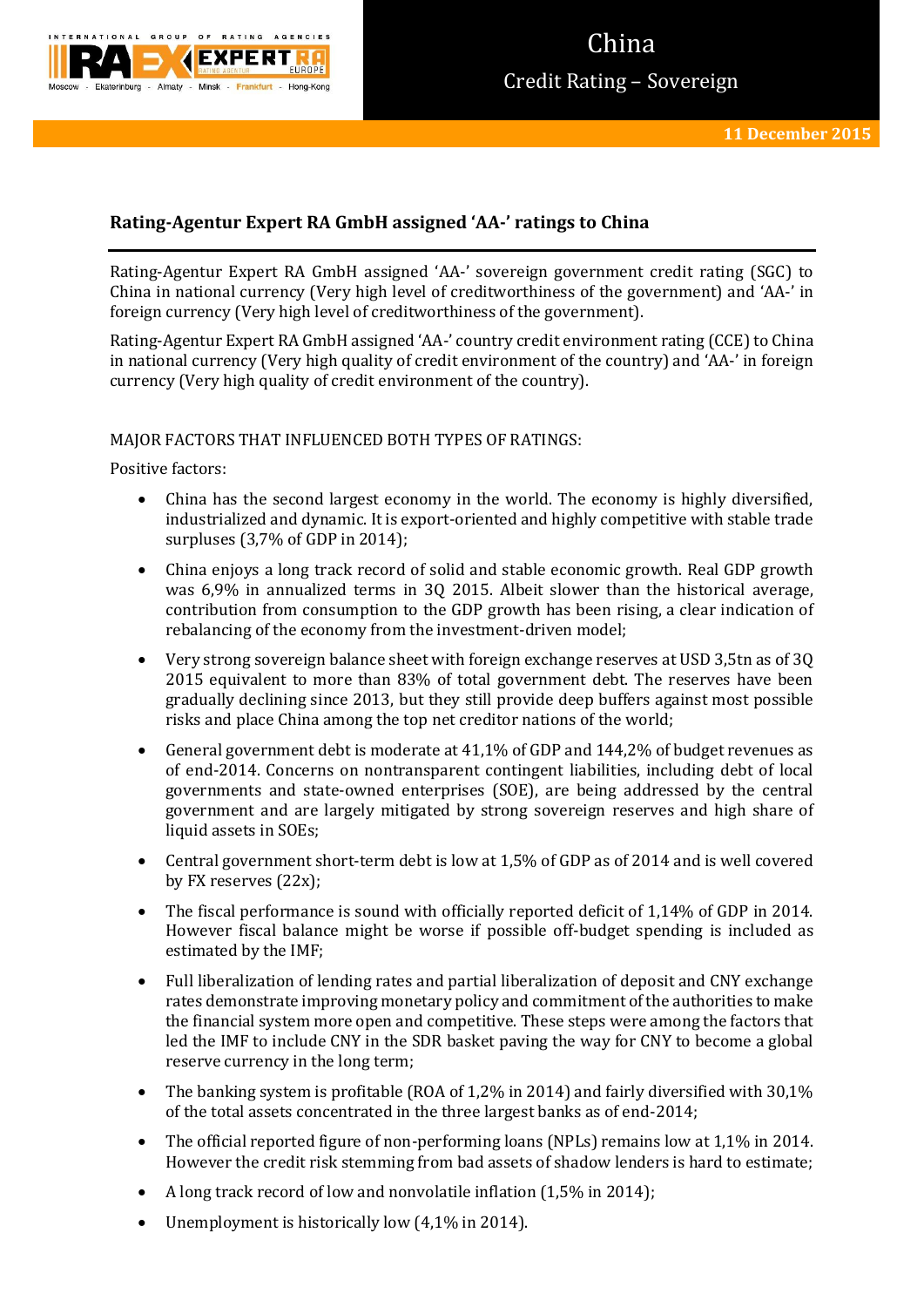

Restricting factors:

- Ongoing fiscal reforms led to a new budget law allowing local governments to issue their own bonds, while setting limit for local government debt at CNY 16tn (USD 2,5tn) in 2015. However a longer time frame is necessary to assess success of the reforms;
- High ratio of banks´ assets to GDP at 270% and private credit to GDP at 169% (excluding shadow banking) in 2014. Both ratios might be indicating excessive leverage of the Chinese economy. However, credit growth has slowed down substantially in 2015.

### Negative factors:

- High local government debt mostly issued through special purpose vehicles. These contingent liabilities grew by 23% from mid-2013 until end-2014 alongside debt incurred by SOEs. Nonetheless, reforms and the recently imposed cap on local government debt should add more transparency and limit growth of contingent obligations;
- The banking sector is mostly state-owned and the government has a substantial influence on it. However, the elimination of the lending rate floor and gradual lift of the deposit rate ceiling, demonstrate progress in liberalization of the banking system;
- Environmental issues such as water and air pollution.

### Support factors:

 High level of foreign exchange reserves (USD 3,5tn in 3Q 2015 including a substantial amount of US government debt) (weak support-factor).

### ADDITIONAL FACTORS THAT INFLUENCED CCE RATINGS:

Positive factors:

- Low deposit-lending rate spread at 2,8% in 2014;
- Real interest rates (4,1% in 2014) have been stable for the past three years.

### Negative factors:

- Recent volatility and sharp correction of the Chinese stock markets expose structural risks and the early stages of stock market development;
- Numerous government restrictions on free flow of capitals and operation of capital markets;
- Low quality of investor's protection China is ranked  $134<sup>th</sup>$  out of 180 in protecting interests of minority investors according to the WB Doing Business 2016 report.

### SENSITIVITY ASSESSMENT:

The following developments could lead to an upgrade:

- Consolidation of the CYN as a reserve currency;
- Sustained gradual reduction in private credit, especially in the shadow banking sector, without hampering the economic growth.

The following developments could lead to a downgrade:

 Further material leveraging of the economy and the general government combined with increase in off-budget and shadow banking activities.

**"**China's SGC and CCE ratings reflect the stability of its general government debt level and its outstanding external position. In addition, macroeconomic indicators such as inflation, unemployment and real GDP growth continue to be solid and their volatility is almost negligible.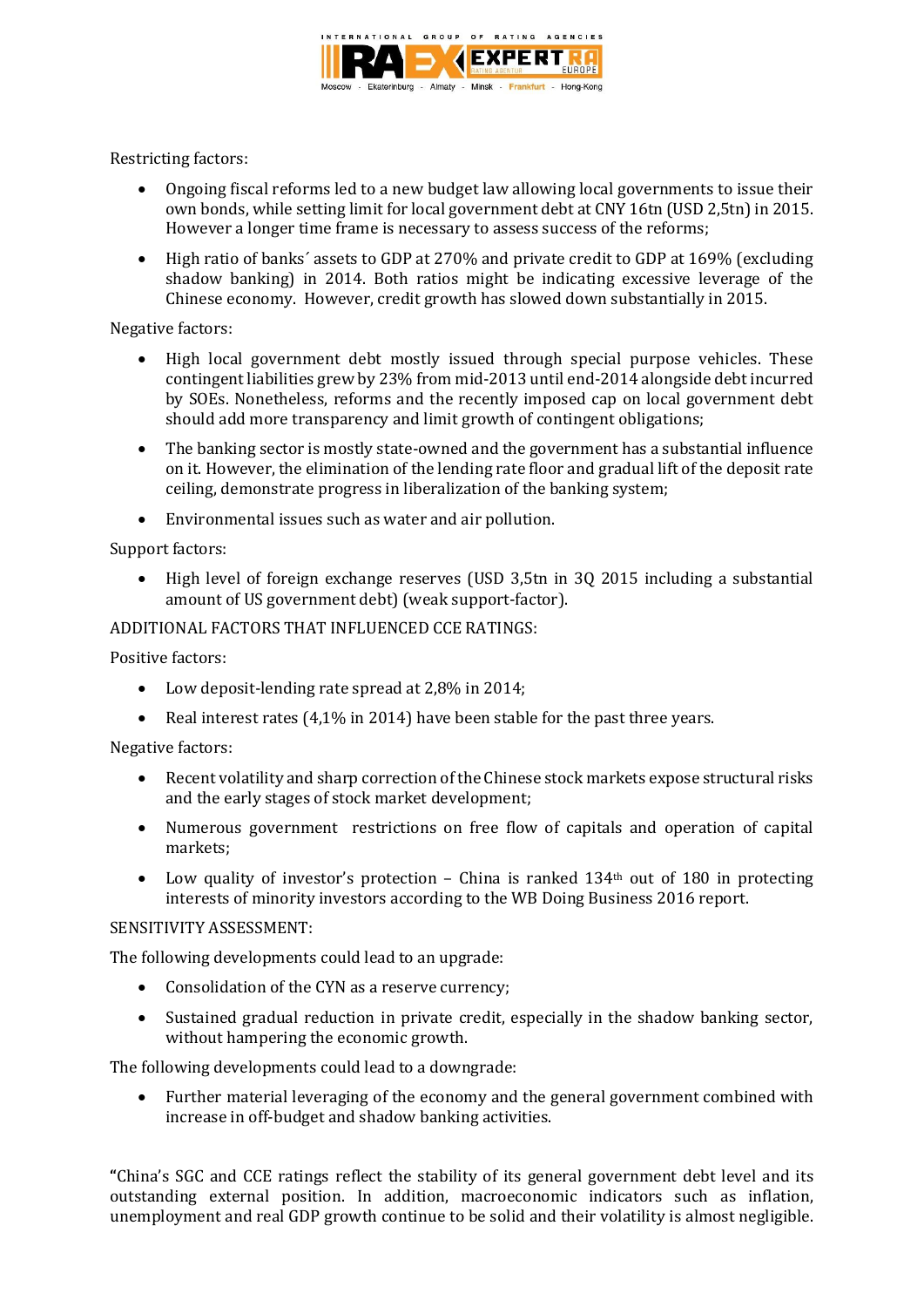

In our opinion, current and planned reforms will aid to alleviate public finances and gradually liberalize the economy which will help improve transmission mechanism of the monetary policy. Finally, the addition of the CNY to the SDR basket will increase the possibilities for the currency to receive reserve status in the long-term and further strengthen its creditworthiness." – clarified Hector Alvarez, Expert of Rating-Agentur Expert RA GmbH.

Responsible expert: Hector Alvarez, Expert of Rating-Agentur Expert RA GmbH Reviewer: Gustavo Angel, Expert of Rating-Agentur Expert RA GmbH

Research report on China is available at: [http://raexpert.eu/reports/Research\\_report\\_China\\_11.12.2015.pdf](http://raexpert.eu/reports/Research_report_China_11.12.2015.pdf)

Next scheduled rating publication: TBD in December 2015. Approximate date of the next scheduled rating publication is 3 June 2016.

For further information contact:

**Rating-Agentur Expert RA GmbH** Walter-Kolb-Strasse 9-11, 60594 Frankfurt am Main, Germany +49 (69) 3085-45-00 E-mail[: info@raexpert.eu](mailto:info@raexpert.eu) [www.raexpert.eu](http://raexpert.eu/)